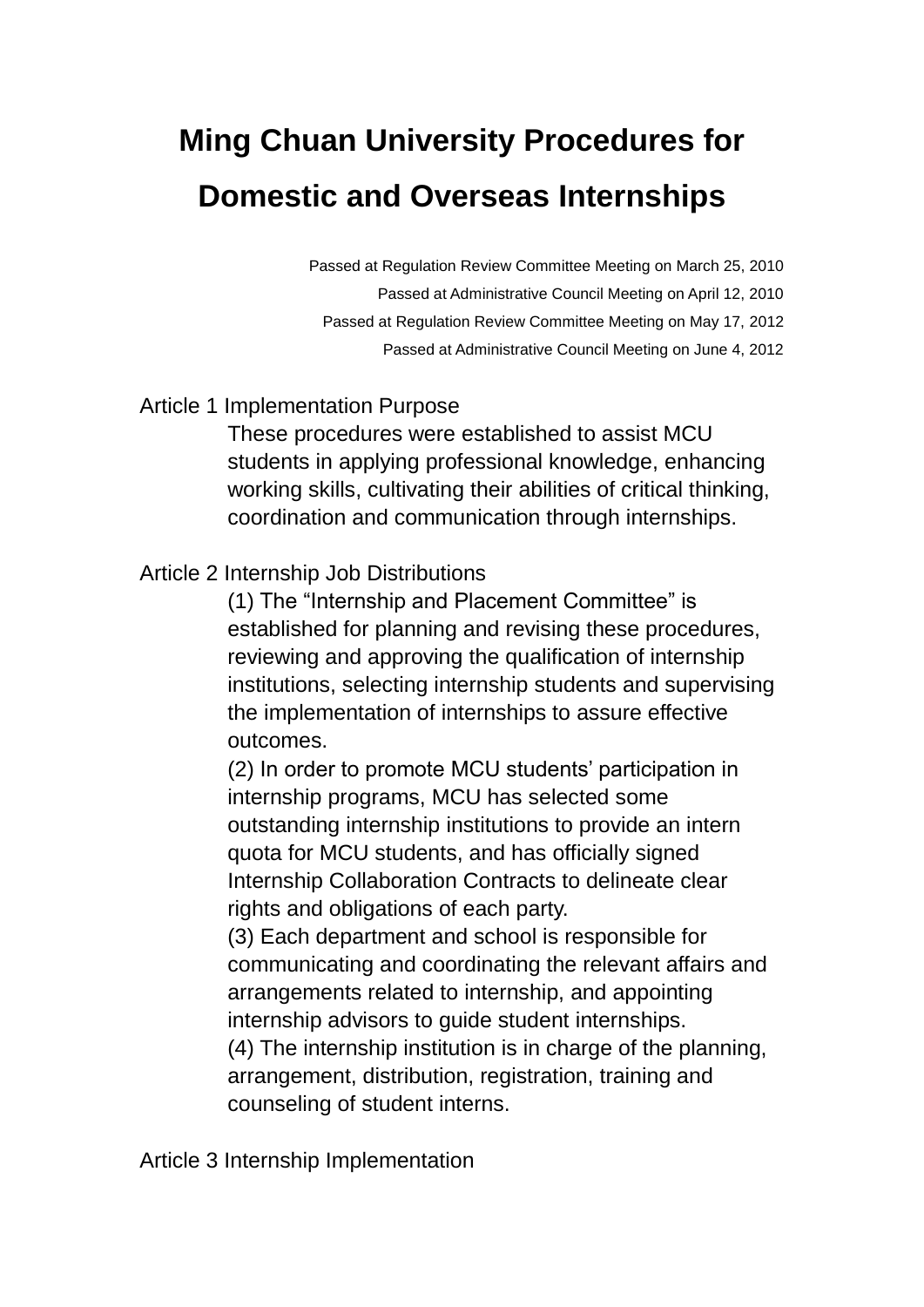MCU publically selects internship students based on principles of fairness, and equality. The roster of internship students and institutions will be publically announced.  $\Box$ 

(1) Criteria:

a. Students may earn credits for relevant internship courses in their own department or other departments

b. Type of certification

c. Major and interest

d. Area of residence

e. International and Overseas Chinese students must submit a "Working Permit" issued by Council of Labor Affairs.

f. Degree-seeking students from Mainland China rare not allowed to take full- or part-time jobs in accordance with Article 22 of Act Governing Relations between the People of the Taiwan Area and the Mainland Area, Article 25 of University Act and Regulations Regarding Individuals from Mainland China Studying at Institutions of Higher Education in Taiwan (full- or part-time jobs refer to providing labor or working, no matter with or without payment However internship programs and service learning are excluded.).

(2) Internship Quota: The internship quota is decided by the internship institutions.

(3) Parental Agreement Forms: Internship students must submit completed Parental Agreement Forms for Domestic and Overseas Internships to ensure that they will supervise internship students to abide by the relevant internship regulations to complete the internship.

(4) Internship orientation: Internship students must participate in an internship orientation held by MCU. Any absent students will be disqualified.

(5) Expenses during the Internship Period: All the expenses of MCU internship students and advisors are supported by the domestic and overseas internship institutions, including scholarship, transportation fee,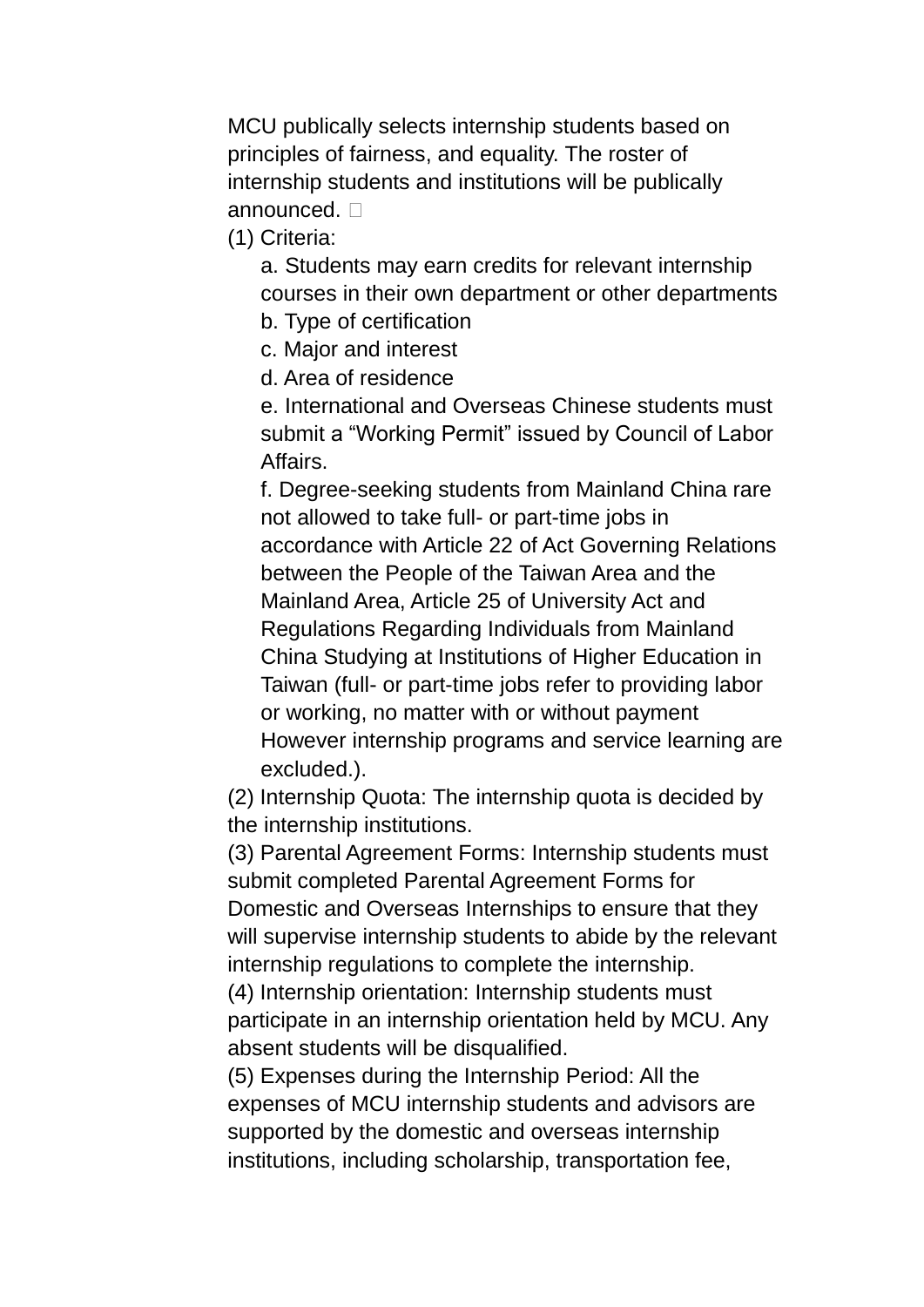insurance fee, accommodation fee and training fee. If the internship institutions do not provide insurance, MCU will assist internship students in applying for accident insurance, to be paid for by the internship students. However, if the domestic internship institutions have relevant regulations, these should be followed. (6) Internship Institution Donation: The domestic and overseas internship institutions can donate scholarship funds for internship students in accordance with Private School Law; the scholarship will be disbursed to specific units in accordance with the donor's wishes. (7) Internship Salary: as the Internship is a learning program, internship students must not request salary, with the exception of internship institutions which offer paid employment.

(8) Internship Attendance: Internship period is regarded as taking normal classes; students must submit leave applications to both the internship institution and MCU along with required supporting documents. Those who take leaves or are absent must make up the missed hours.

## Article 4 Internship Student Work Discipline

(1) The internship students must report to work on time, not arriving late or leaving early. All leaves must be approved by relevant administrator(s) of the internship institutions.

(2) Students are to dress neatly, not in weird attire, for work.

(3) Interns are to abide by relevant regulations for arranged work and instruction. In principle, no transfer of internship institution / unit or suspension of internship will be accepted. However, any cases with special circumstances approved by the "Internship and Placement Committee" will be dealt with as special cases.

(4) Internship students are required to maintain strict confidentiality, and not to violate the trust of the internship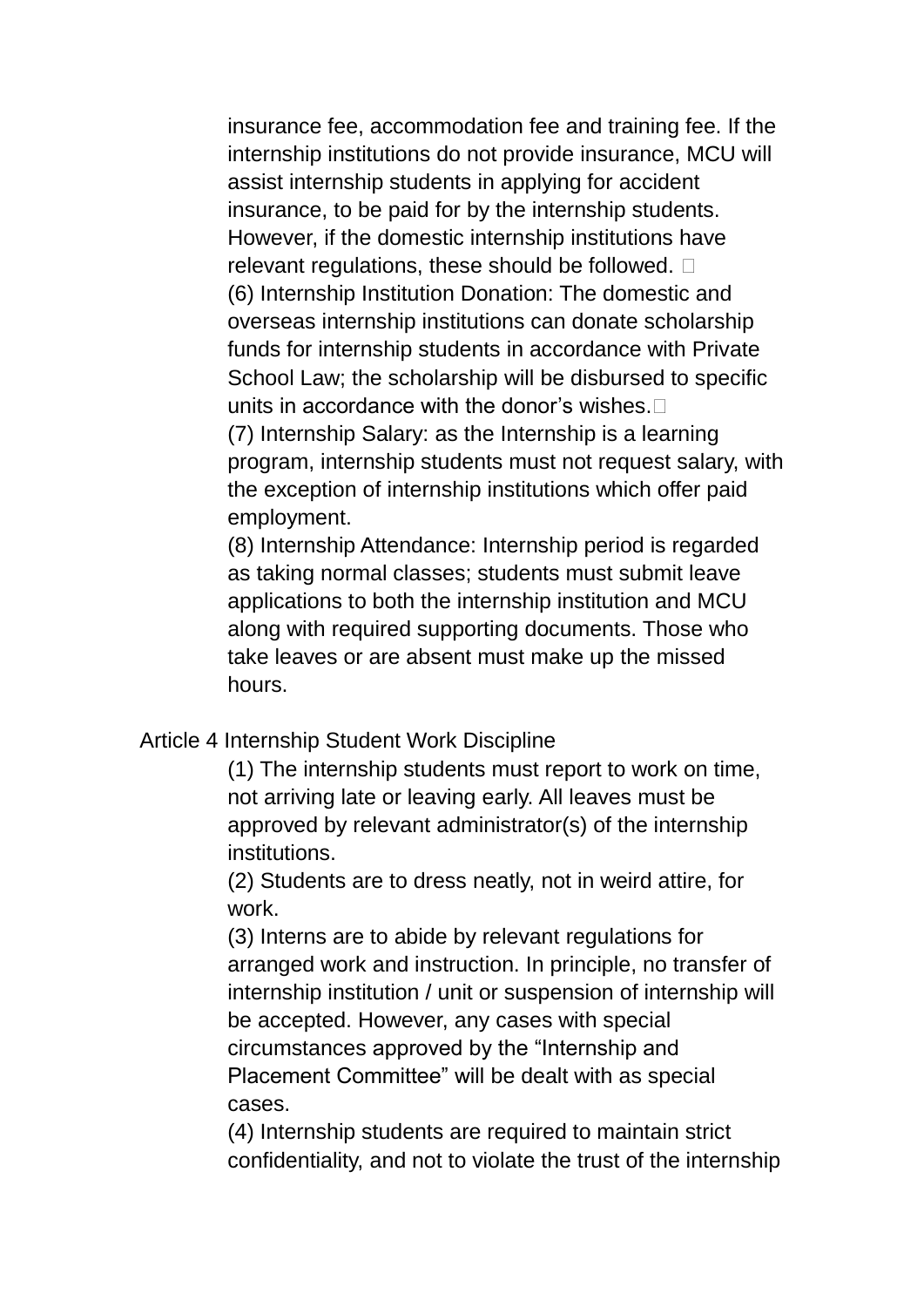institution with any third party through any method, nor to allow any third party to obtain any confidential information or right.

(5) Internship students are required to respect the Intellectual Property Rights of the internship institutions. (6) During the internship period, if any inappropriate behavior on the part of internship students dishonors the internship institution or MCU, the internship students will be asked to improve. If the condition is not improved, MCU and the internship institution can suspend the internship after coordination between the two and agreement is reached. Internship students must accept the resolution without objection.

(7) Any falsified internship working hours or evaluations will be dealt with in accordance with MCU Student Merit and Demerit Procedures.

Article 5 Internship Evaluation

Internship students' scores are evaluated by the internship institutions; the total score is 100 with 60 or above as passing. The internship institutions and MCU internship advisors must provide details for those internship students who earn less than 60 points. (1) Evaluation items on which the internship institutions

are to evaluate internship students' performance:

- a. Learning attitude
- b. Work performance
- c. Attendance

(2) Internship students must submit "Internship Report" and

"Internship Satisfaction Survey" within 15 days of the last day of the internship program, and attend the internship workshop held by

MCU to share their internship experiences for the reference of

MCU to improve teaching.

Article 6 Others